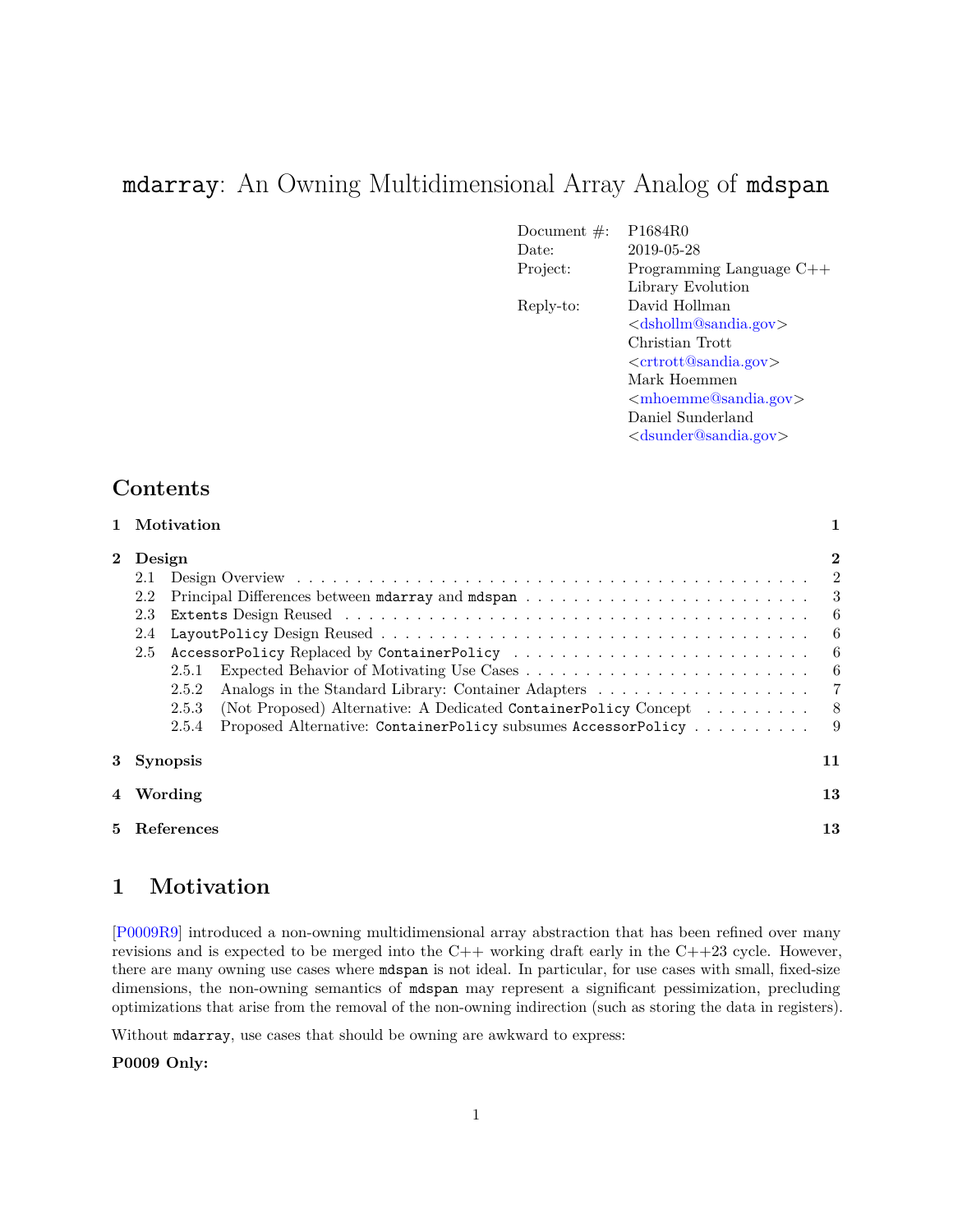```
void make_random_rotation(mdspan<float, 3, 3> output);
void apply_rotation(mdspan<float, 3, 3>, mdspan<float, 3>);
void random_rotate(mdspan<float, dynamic_extent, 3> points) {
 float buffer[mdspan<float, 3, 3>::required span size()] = { };
  auto rotation = mdspan<float, 3, 3>(buffer);
 make random rotation(rotation);
 for(int i = 0; i < points.extent(0); ++i) {
    apply rotation(rotation, subspan(points, i, std::all));
  }
}
```
#### **This Work:**

```
mdarray<float, 3, 3> make_random_rotation();
void apply rotation(mdarray<float, 3, 3), mdspan<float, 3);
void random_rotate(mdspan<float, dynamic_extent, 3> points) {
  auto rotation = make_random_rotation();
  for(int i = 0; i < points.extent(0); ++i) {
    apply_rotation(rotation, subspan(points, i, std::all));
  }
}
```
Particularly for small, fixed-dimension mdspan use cases, owning semantics can be a lot more convenient and require a lot less in the way of interprocedural analysis to optimize.

## <span id="page-1-0"></span>**2 Design**

One major goal of the design for mdarray is to parallel the design of mdspan as much as possible (but no more), with the goals of reducing cognitive load for users already familiar with mdspan and of incorporating the lessons learned from the half decade of experience on [\[P0009R9\]](#page-12-2). This paper (and this section in particular) assumes the reader has read and is already familiar with [\[P0009R9\]](#page-12-2).

#### <span id="page-1-1"></span>**2.1 Design Overview**

In brief, the analogy to basic\_mdspan can be seen in the declaration of the proposed design for basic\_mdarray:

```
template<class ElementType,
         class Extents,
         class LayoutPolicy = layout_right,
         class ContainerPolicy = see-below >
  class basic_mdarray;
```
This intentionally parallels the design of basic\_mdspan in [\[P0009R9\]](#page-12-2), which has the signature:

```
template<class ElementType,
         class Extents,
         class LayoutPolicy = layout_right,
         class AccessorPolicy = accessor_basic<ElementType>>
  class basic_mdspan;
```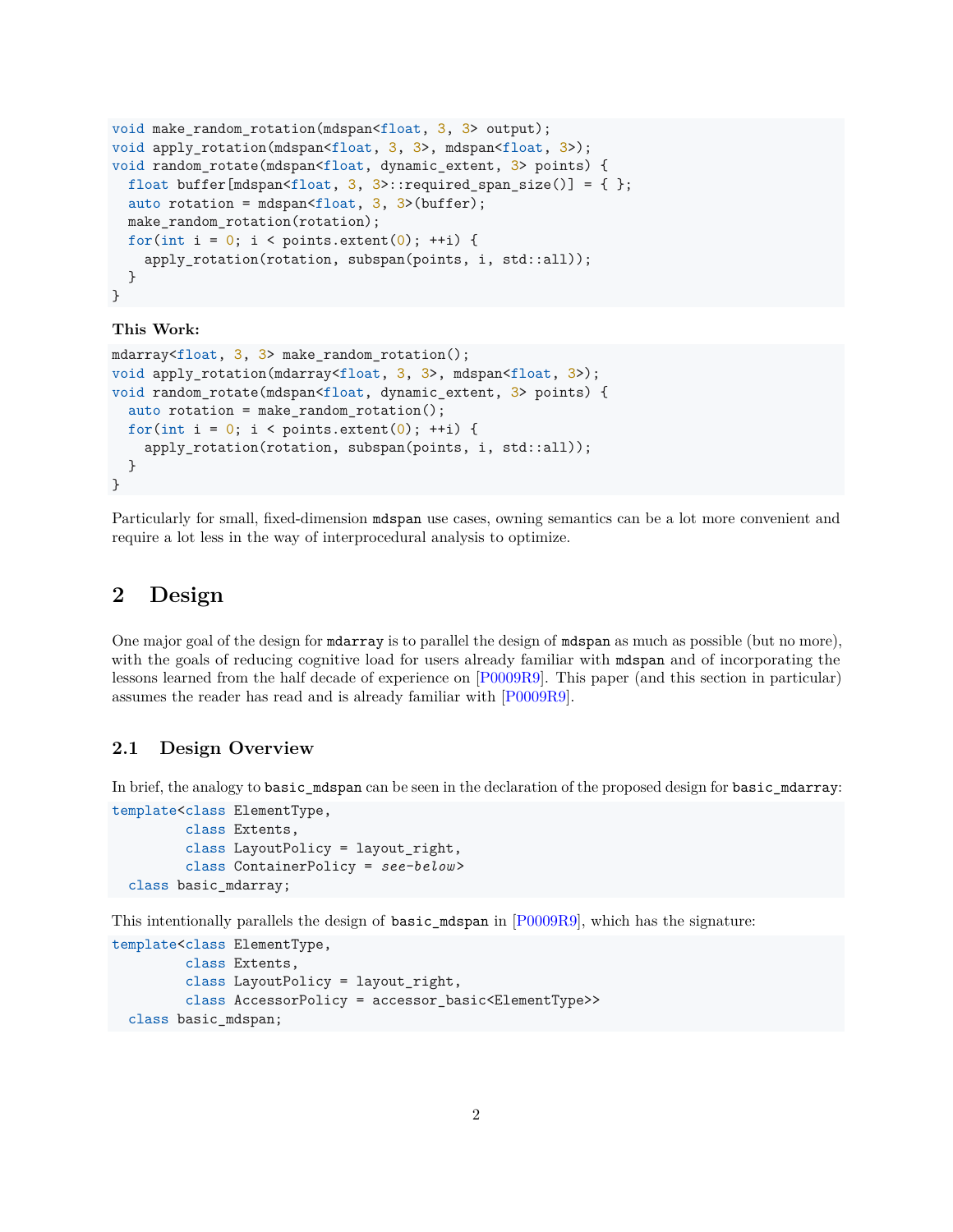The details of this design are included below, along with the accompanying logic and an exploration of alternative designs. In a manner exactly analogous to mdspan, we also propose the convenience type alias template mdarray, defined as:

```
template <class T, ptrdiff t... Extents>
  using mdarray = basic mdarray<T, extents<Extents...>>;
```
#### <span id="page-2-0"></span>**2.2 Principal Differences between mdarray and mdspan**

By design, basic\_mdarray is as similar as possible to basic\_mdspan, except with container semantics instead of reference semantics. However, the use of container semantics necessitates a few differences. The most notable of these is deep constness. Like all reference semantic types in the standard, basic\_mdspan has shallow constness, but container types in the standard library propagate const through their access functions. Thus, basic\_mdarray needs const and non-const versions of every analogous operation in basic\_mdspan that interacts with the underlying data:

```
template<class ElementType, class Extents, class LayoutPolicy, class ContainerPolicy>
class basic_mdarray {
```

```
/* ... */
  // also in basic_mdspan:
  using pointer = /* ... */ ;
  // only in basic_mdarray:
  using const_pointer = /* \dots */// also in basic_mdspan:
  using reference = /* \dots */// only in basic_mdarray:
  using const_reference = /* \dots */// analogous to basic_mdspan, except with const_reference return type:
  constexpr const_reference operator[](index_type) const;
  template<class... IndexType>
    constexpr const_reference operator()(IndexType...) const;
  template<class IndexType, size_t N>
    constexpr const_reference operator()(const array<IndexType, N>&) const;
  // non-const overloads only in basic_mdarray:
  constexpr reference operator[](index_type);
  template<class... IndexType>
    constexpr reference operator()(IndexType...);
  template<class IndexType, size_t N>
    constexpr reference operator()(const array<IndexType, N>&);
  // also in basic_mdspan, except with const_pointer return type:
  constexpr const_pointer data() const noexcept;
  // non-const overload only in basic_mdarray:
  constexpr pointer data() noexcept;
  /* ... */
};
```
Additionally, basic\_mdarray needs a means of interoperating with basic\_mdspan in roughly the same way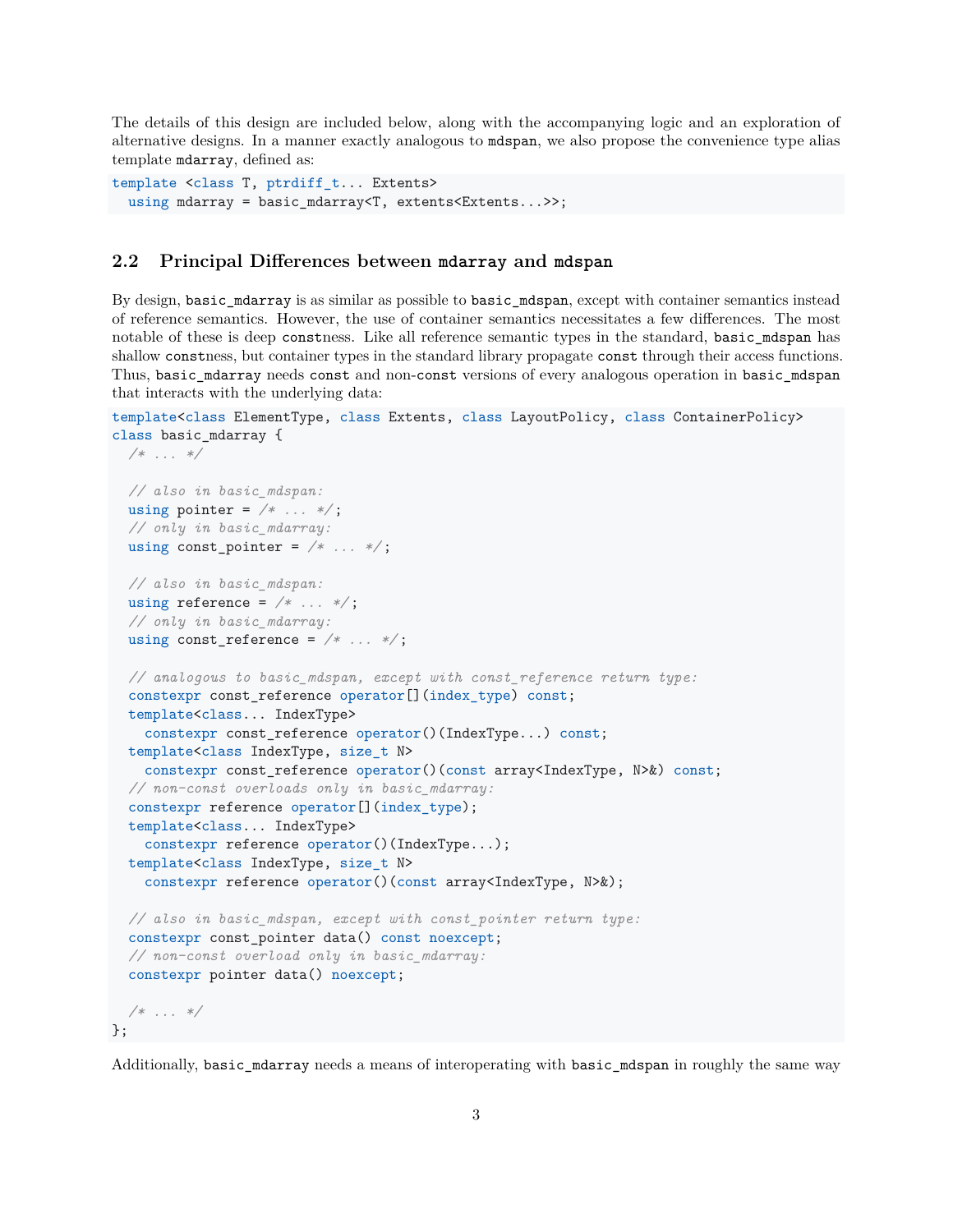as contiguous containers interact with span, or as string interacts with string\_view. We could do this by adding a constructor to basic\_mdspan, which would be more consistent with the analogous features in span and string view, but in the interest of avoiding modifications to an in-flight proposal, we propose using a member function of basic\_mdarray for this functionality for now (tentatively named view(), subject to bikeshedding). We are happy to change this based on design direction from LEWG:

template<class ElementType, class Extents, class LayoutPolicy, class ContainerPolicy> class basic\_mdarray {

```
/* ... */
  // only in basic_mdarray:
  using view_type = /* ... */using const_view_type = /* ... */ ;
 view_type view() noexcept;
  const_view_type view() const noexcept;
/* ... */
};
```
As discussed below, accessor\_policy from basic\_mdspan is replaced by container\_policy in basic\_mdarray:

```
template<class ElementType, class Extents, class LayoutPolicy, class ContainerPolicy>
class basic_mdarray {
```

```
/* ... */
  // only in basic_mdarray:
 using container_policy_type = ContainerPolicy;
 using container_type = /* ... */ ;
 /* ... */
};
```
**2.2.0.1 Constructors and Assignment Operators** There are several relatively trivial differences between basic\_mdspan and basic\_mdarray constructors and assignment operators. Most trivially, basic\_mdspan provides a compatible basic\_mdspan copy-like constructor and copy-like assignment operator, with proper constraints and expectations to enforce compatibility of shape, layout, and size. Since basic\_mdarray has owning semantics, we also need move-like versions of these: $<sup>1</sup>$  $<sup>1</sup>$  $<sup>1</sup>$ </sup>

```
template<class ElementType, class Extents, class LayoutPolicy, class ContainerPolicy>
class basic_mdarray {
 /* ... */
 // analogous to basic_mdspan:
  template<class ET, class Exts, class LP, class CP>
    constexpr basic mdarray(const basic mdarray<ET, Exts, LP, CP>&);
  template<class ET, class Exts, class LP, class CP>
   constexpr basic_mdarray& operator=(const basic_mdarray<ET, Exts, LP, CP>&);
  // only in basic_mdarray:
  template<class ET, class Exts, class LP, class CP>
```
<span id="page-3-0"></span> $1$ Arguably, basic\_mdspan should also have these constructors because of the potential cost of copying stateful mapping and accessor policy members, but we are not proposing that change here.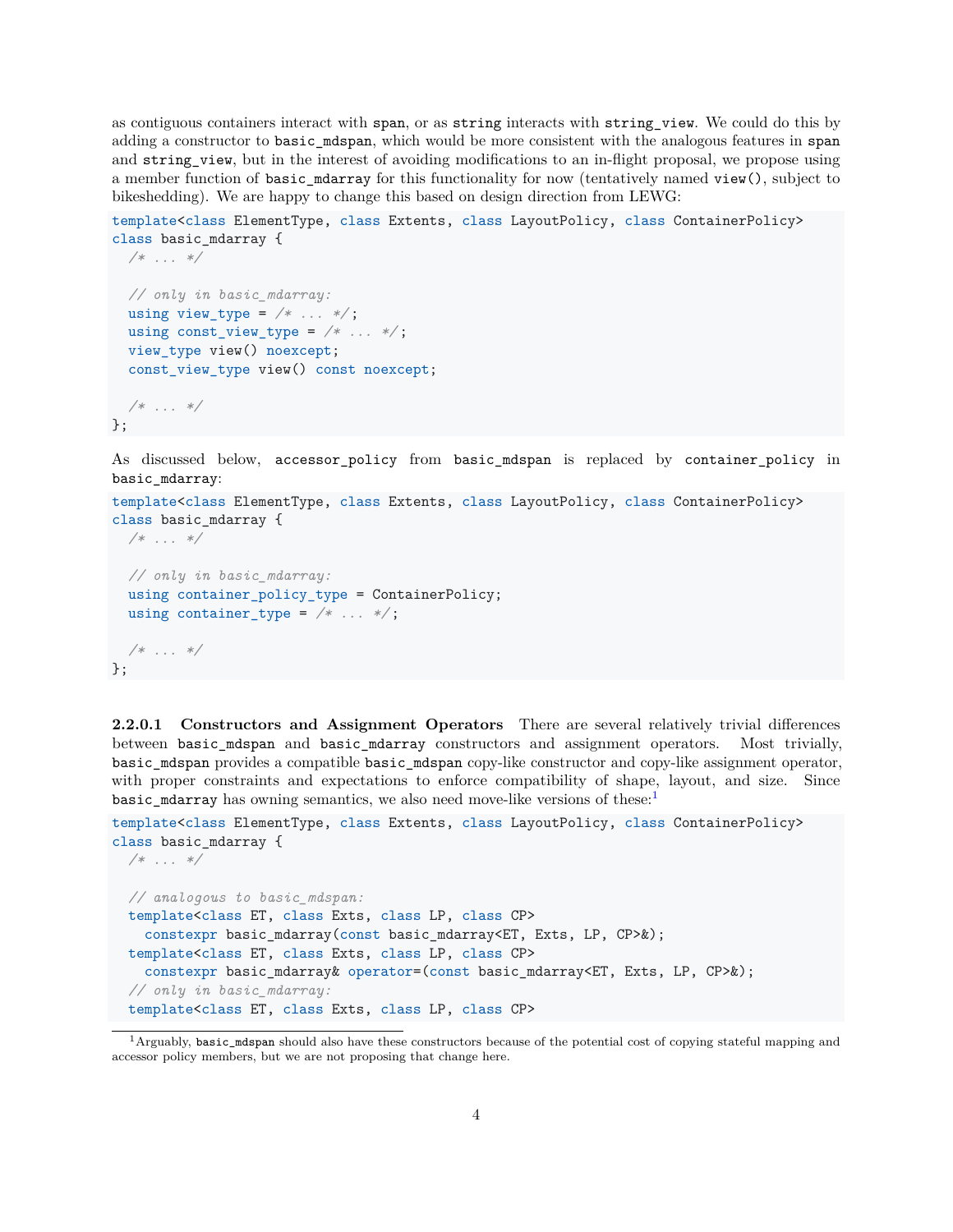```
constexpr basic_mdarray(basic_mdarray<ET, Exts, LP, CP>&&) noexcept(see-below );
  template<class ET, class Exts, class LP, class CP>
    constexpr basic mdarray& operator=(basic mdarray<ET, Exts, LP, CP>&&) noexcept;
 /* ... */
};
```
(The noexcept clauses on these constructors and operators should probably actually derive from noexcept clauses on the analogous functionality for the element type and policy types).

Additionally, the analog of the basic mdspan(pointer, IndexType...) constructor for basic mdarray should not take the first argument, since the basic\_mdarray owns the data and thus should be able to construct it from sizes:

```
template<class ElementType, class Extents, class LayoutPolicy, class ContainerPolicy>
class basic_mdarray {
 /* ... */
 // only in basic_mdarray
 template <class... IndexType>
  explicit constexpr basic mdarray(IndexType...);
 /* ... */
};
```
Note that in the completely static extents case, this is ambiguous with the default constructor. For consistency in generic code, the semantics of this constructor should be preferred over those of the default constructor in that case.

There is some question as to whether we should also have constructors that take container\_type instances in addition to indices. Consistency with standard container adapters like std::priority\_queue would dictate that we should; however allowing this would prevent the ContainerPolicy (discussed below) from having full control over the container creation process. For simplicity, we omit these constructors for now, leaving the question open to further discussion.

By this same logic, we arrive at the mapping\_type and container\_policy constructor analogs:

```
template<class ElementType, class Extents, class LayoutPolicy, class ContainerPolicy>
class basic_mdarray {
 /* ... */
 // only in basic_mdarray
  explicit constexpr basic mdarray(const mapping type );
  constexpr basic_mdarray(const mapping_type&, const container_policy_type&);
 /* ... */
};
```
Finally, we remmove the constructor that takes an  $array{5 \leq}$   $N > 0$  dynamic extents because of the possible ambiguity or confusion with a (potential future work) constructor that takes a container instance in the case where the container\_type happens to be an array<IndexType, N>.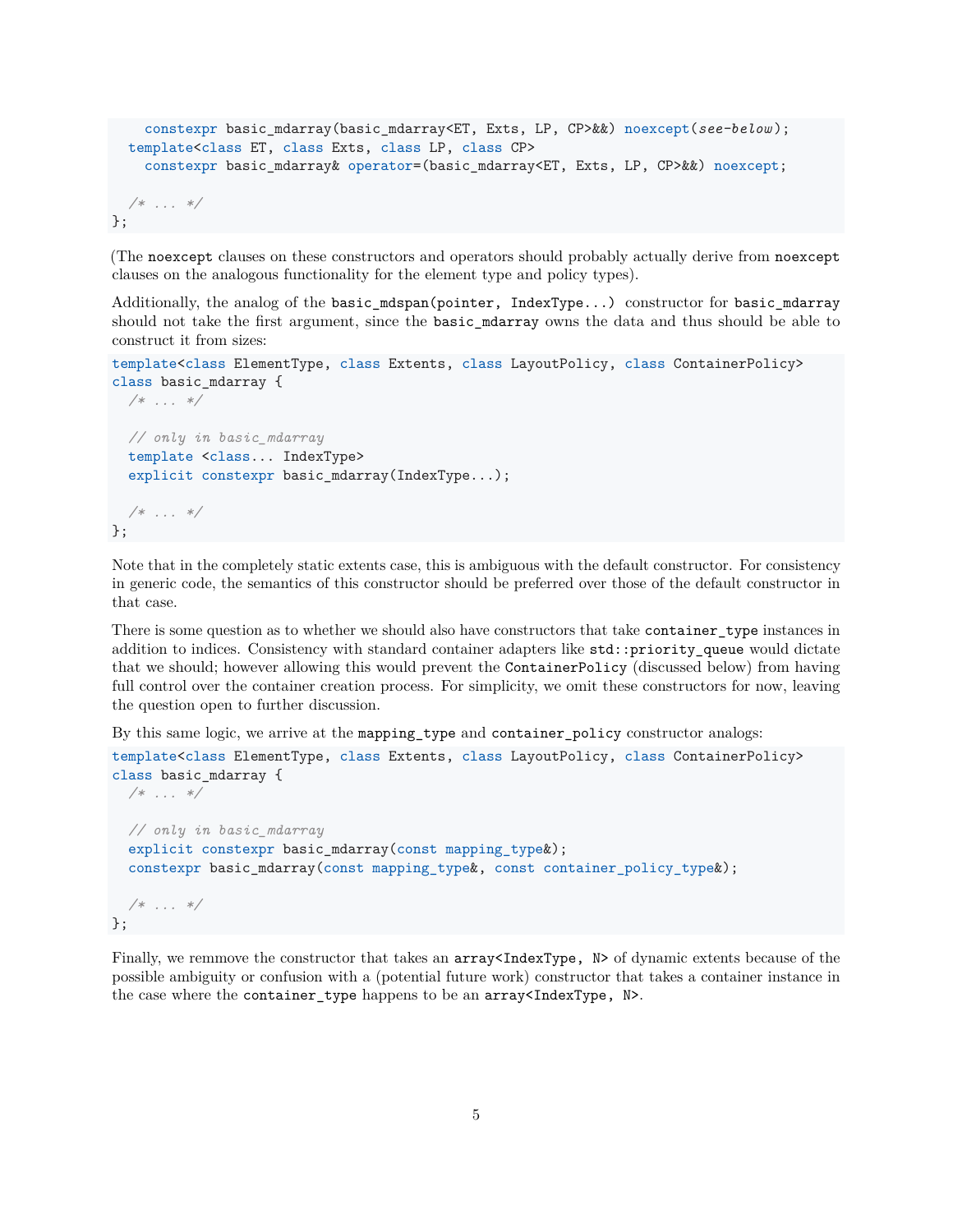#### <span id="page-5-0"></span>**2.3 Extents Design Reused**

As with basic\_mdspan, the Extents template parameter to basic\_mdarray shall be a template instantiation of std::extents, as described in [\[P0009R9\]](#page-12-2). The concerns addressed by this aspect of the design are exactly the same in basic\_mdarray and basic\_mdspan, so using the same form and mechanism seems like the right thing to do here.

#### <span id="page-5-1"></span>**2.4 LayoutPolicy Design Reused**

While not quite as straightforward, the decision to use the same design for LayoutPolicy from basic\_mdspan in basic\_mdarray is still quite obviously the best choice. The only piece that's a bit of a less perfect fit is the is contiguous() and is always contiguous() requirements. While non-contiguous use cases for basic\_mdspan are quite common (e.g., subspan()), non-contiguous use cases for basic\_mdarray are expected to be a bit more arcane. Nonetheless, reasonable use cases do exist (for instance, padding of the fast-running dimension in anticipation of a resize operation), and the reduction in cognitive load due to concept reuse certainly justifies reusing LayoutPolicy for basic\_mdarray.

### <span id="page-5-2"></span>**2.5 AccessorPolicy Replaced by ContainerPolicy**

By far the most complicated aspect of the design for basic\_mdarray is the analog of the AccessorPolicy in basic\_mdspan. The AccessorPolicy for basic\_mdspan is clearly designed with non-owning semantics in mind–it provides a pointer type, a reference type, and a means of converting from a pointer and an offset to a reference. Beyond the lack of an allocation mechanism (that would be needed by basic\_mdarray), the AccessorPolicy requirements address concerns normally addressed by the allocation mechanism itself. For instance, the  $C_{++}$  named requirements for Allocator allow for the provision of the pointer type to std::vector and other containers. Arguably, consistency between basic mdarray and standard library containers is far more important than with basic\_mdspan in this respect. Several approaches to addressing this incongruity are discussed below.

#### <span id="page-5-3"></span>**2.5.1 Expected Behavior of Motivating Use Cases**

Regardless of the form of the solution, there are several use cases where we have a clear understanding of how we want them to work. As alluded to above, perhaps *the* most important motivating use case for mdarray is that of small, fixed-size extents. Consider a fictitious (not proposed) function, *get-underlying-container*, that somehow retrieves the underlying storage of an mdarray. For an mdarray of entirely fixed sizes, we would expect the default implementation to return something that is (at the very least) convertible to array of the correct size:

```
auto a = \text{mdarray}\langle\text{int, 3, 3}\rangle();
std::array<int, 9> data = get-underlying-container (a);
```
(Whether or not a reference to the underlying container should be obtainable is slightly less clear, though we see no reason why this should not be allowed.) The default for an mdarray with variable extents is only slightly less clear, though it should almost certainly meet the requirements of *contiguous container* (**[container.requirements.general]**/13). The default model for *contiguous container* of variable size in the standard library is vector, so an entirely reasonable outcome would be to have:

```
auto a = \text{mdarray}\langle \text{int, 3, dynamic\_extent} \ranglestd::vector<int> data = get-underlying-container (a);
```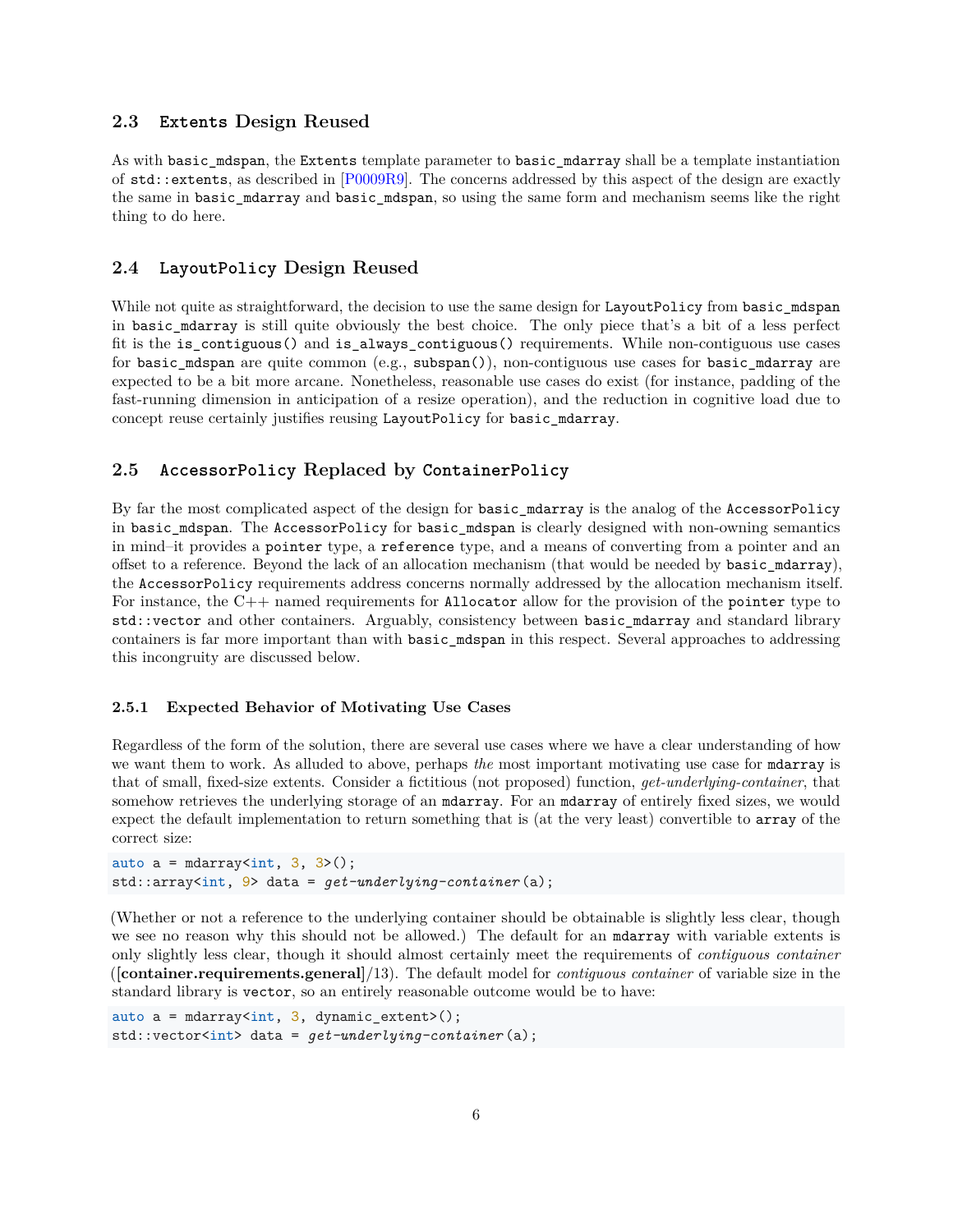Moreover, taking a view of a basic mdarray should yield an analogous basic mdspan with consistent semantics (except, of course, that the latter is non-owning). We provisionally call the method for obtaining this analog view():

```
template <class T, class Extents, class LayoutPolicy, class ContainerPolicy>
void frobnicate(basic_mdarray<T, Extents, LayoutPolicy, ContainerPolicy> data)
{
  auto data_view = data.view();
  /* ... */
}
```
Using data\_view should be analogous to using data in most ways (with the exception of things that relate to ownership, like the copy constructor). This means that decltype(data\_view)::accessor\_policy should implement the same access semantics as ContainerPolicy. For ContainerPolicys provided by the standard, this is not a problem, but for an arbitrary ContainerPolicy, we probably require more information than is provided by the Container concept or any of its refinements. (See below for more discussion of "probably").

The tension between consistency with existing standard library container concepts and interoperability with basic mdspan is the crux of the design challenge for the ContainerPolicy customization point (and, indeed, for mdarray as a whole).

#### <span id="page-6-0"></span>**2.5.2 Analogs in the Standard Library: Container Adapters**

Perhaps the best analogs for what basic\_mdarray is doing with respect to allocation and ownership are the container adaptors (**[container.adaptors]**), since they imbue additional semantics to what is otherwise an ordinary container. These all take a Container template parameter, which defaults to deque for stack and queue, and to vector for priority\_queue. The allocation concern is thus delegated to the container concept, reducing the cognitive load associated with the design. While this design approach overconstrains the template parameter slightly (i.e., not all of the requirements of the Container concept are needed by the container adaptors), the simplicity arising from concept reuse more than justifies the cost of the extra constraints.

It is difficult to say whether the use of Container directly, as with the container adaptors, is also the correct approach for basic\_mdarray. There are pieces of information that may need to be customized in some very reasonable use cases that are not provided by the standard container concept. The most important of these is the ability to produce a semantically consistent AccessorPolicy when creating a basic\_mdspan that refers to a basic\_mdarray. (Interoperability between basic\_mdspan and basic\_mdarray is considered a critical design requirement because of the nearly complete overlap in the set of algorithms that operate on them.) For instance, given a Container instance c and an AccessorPolicy instance a, the behavior of a.access(p, n) should be consistent with the behavior of  $c[n]$  for a basic\_mdspan wrapping a that is a view of a basic\_mdarray wrapping c (if p is c.begin()). But because c[n] is part of the container requirements and thus may encapsulate any arbitrary mapping from an offset of c.begin() to a reference, the only reasonable means of preserving these semantics is to reference the original container directly in the corresponding AccessorPolicy. In other words, the signature for the view() method of mdarray would need to look something like (ignoring, for the moment, whether the name for the type of the accessor is specified or implementation-defined):

```
template<class ElementType,
         class Extents,
         class LayoutPolicy,
         class Container>
struct basic_mdarray {
/* ... */
```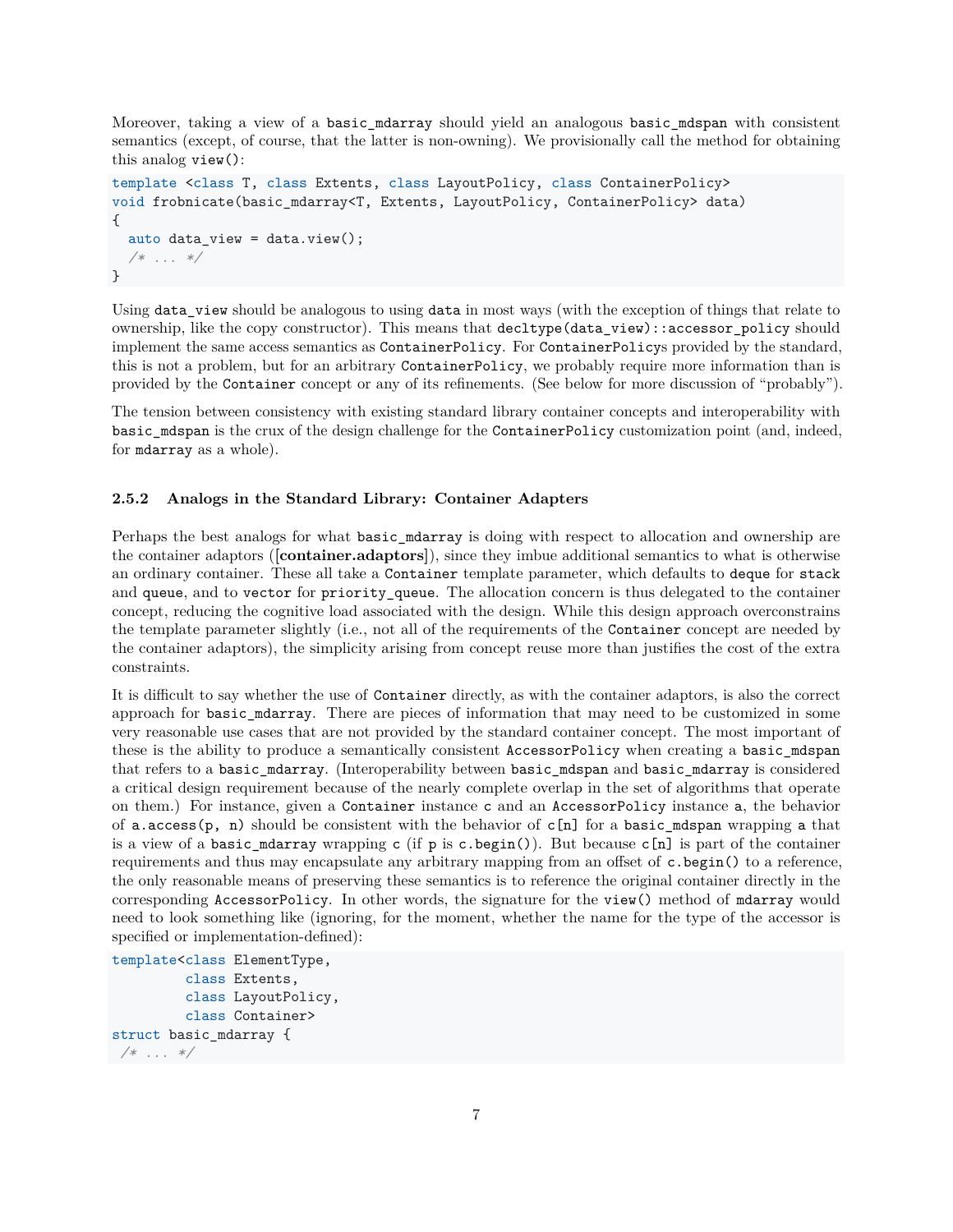```
basic mdspan<
  ElementType, Extents, LayoutPolicy,
   container reference accessor<Container>>
view() const noexcept;
/* ... */
};
template <class Container>
struct __container_reference_accessor { // not proposed
  using pointer = Container*;
  /* ... */
  template <class Integer>
  reference access(pointer p, Integer offset) {
    return (*p)[offset];
  }
  /* ... */
};
```
But this approach comes at the cost of an additional indirection (one for the pointer to the container, and one for the container dereference itself), which is likely unacceptable cost in a facility designed to target performance-sensitive use cases. The situation for the offset requirement (which is used by subspan) is potentially even worse for arbitrary non-contiguous containers, adding up to one indirection per invocation of subspan. This is likely unacceptable in many contexts.

Nonetheless, using refinements of the existing Container concept directly with basic\_mdarray is an incredibly attractive option because it avoids the introduction of an extra concept, and thus significantly decreases the cognitive cost of the abstraction. Thus, direct use of the existing Container concept hierarchy should be preferred to other options unless the shortcomings of the existing concept are so irreconcilable (or so complicated to reconcile) as to create more cognitive load than is needed for an entirely new concept.

#### <span id="page-7-0"></span>**2.5.3 (Not Proposed) Alternative: A Dedicated ContainerPolicy Concept**

Despite the additional cognitive load, there are a few arguments in favor of using a dedicated concept for the container description of basic\_mdarray. As is often the case with concept-driven design, the implementation of basic\_mdarray only needs a relatively small subset of the interface elements in the Container concept hierarchy. This alone is not enough to justify an additional concept external to the existing hierarchy; however, there are also quite a few features missing from the existing container concept hierarchy, without which an efficient basic\_mdarray implementation may be difficult or impossible. As alluded to above, conversion to an AccessorPolicy for the creation of a basic\_mdspan is one missing piece. (Another, interestingly, is sized construction of the container mixed with allocator awareness, which is surprisingly lacking in the current hierarchy somehow.) For these reasons, it is worth exploring a design based on analogy to the AccessorPolicy concept rather than on analogy to Container. If we make that abstraction owning, we might call it something like ContainerLikeThing (not proposed here; included for discussion). In that case, a model of the ContainerLikeThing concept that meets the needs of basic mdarray might look something like:

```
template <class ElementType, class Allocator=std::allocator<ElementType>>
struct vector_container_like_thing // models _ContainerLikeThing
{
public:
 using element_type = ElementType;
 using container_type = std::vector<ElementType, Allocator>;
```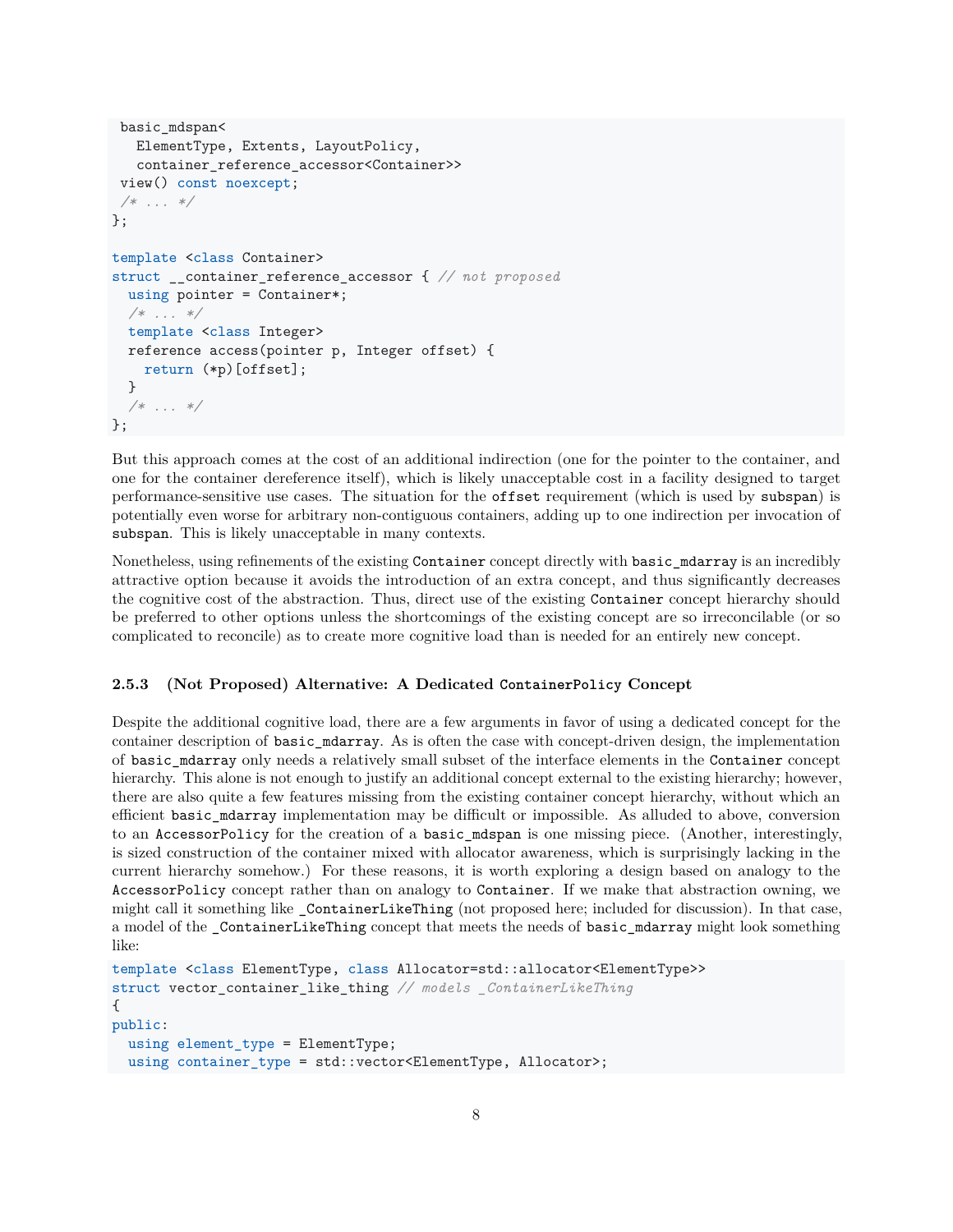```
using allocator_type = typename container_type::allocator_type;
  using pointer = typename container_type::pointer;
  using const_pointer = typename container_type::const_pointer;
  using reference = typename container_type::reference;
  using const_reference = typename container_type::const_reference;
  using accessor_policy = std::accessor_basic<element_type>;
  using const_accessor_policy = std::accessor_basic<const element_type>;
  // analogous to `access` method in `AccessorPolicy`
  reference access(ptrdiff_t offset) { return __c[size_t(offset)]; }
  const_reference access(ptrdiff_t offset) const { return __c[size_t(offset)]; }
  // Interface for mdspan creation
  accessor_policy make_accessor_policy() { return { }; }
  const_accessor_policy make_accessor_policy() const { return { }; }
  typename pointer data() { return __c.data(); }
  typename const_pointer data() const { return __c.data(); }
  // Interface for sized construction
  static vector_container_policy create(size_t n) {
   return vector_container_like_thing{container_type(n, element_type{})};
  }
  static vector_container_policy create(size_t n, allocator_type const& alloc) {
   return vector_container_like_thing{container_type(n, element_type{}, alloc)};
  }
  container_type __c;
};
```
This approach solves many of the problems associated with using the Container concept directly. It is the most flexible and provides the best compatibility with mdspan, since the conversion to analogous AccessorPolicy is fully customizable. This comes at the cost of additional cognitive load, but this can be justified based on the observation that almost half of the functionality in the above sketch is absent from the container hierarchy: the make accessor policy() requirement and the sized, allocator-aware container creation (create(n, alloc)) have no analogs in the container concept hierarchy. Non-allocator-aware creation  $(c\text{rate}(n))$  is analogous to sized construction from the sequence container concept, the data() method is analogous to begin() on the contiguous container concept, and  $access(n)$  is analogous to operator[] or at(n) from the optional sequence container requirements. Even for these latter pieces of functionality, though, we are required to combine several different concepts from the Container hierarchy. Based on this analysis, we have decided it is reasonable to pursue designs for this customization point that diverge from Container, including ones that use AccessorPolicy as a starting point. Given a better design, we would definitely consider reversing direction on this decision, but despite significant effort, we were unable to find a design that was more than an awkward and forced fit for the Container concept hierarchy.

#### <span id="page-8-0"></span>**2.5.4 Proposed Alternative: ContainerPolicy subsumes AccessorPolicy**

The above approach has the significant drawback that the \_ContainerLikeThing is an owning abstraction fairly similar to a container that diverges from the Container hierarchy. We initially explored this direction because it avoids having to provide a basic\_mdarray constructor that takes both a Container and a ContainerPolicy, which we felt was a "design smell." Another alternative along these lines is to make the basic\_mdarray itself own the container instance and have the ContainerPolicy (name sub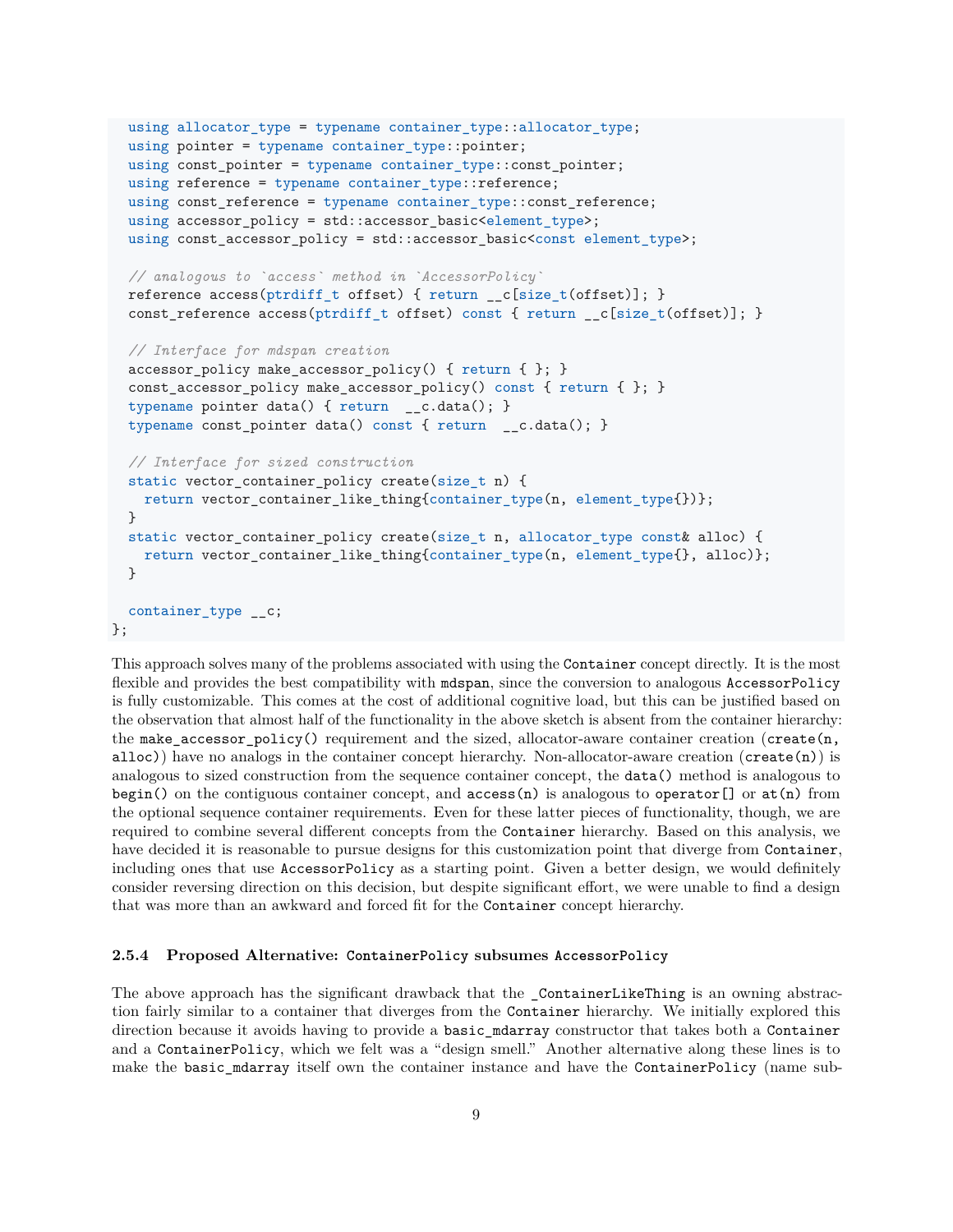ject to bikeshedding; maybe ContainerFactory or ContainerAccessor is more appropriate?) be a nonowning abstraction that describes the container creation and access. While this approach leads to an ugly basic\_mdarray(container\_type, mapping\_type, ContainerPolicy) constructor, the analog that constructor affords to the basic\_mdspan(pointer, mapping\_type, AccessorPolicy) constructor is a reasonable argument in favor of this design despite its quirkiness. Furthermore, this approach affords the opportunity to explore a ContainerPolicy design that subsumes AccessorPolicy, thus providing the needed conversion to AccessorPolicy for the analogous basic\_mdspan by simple subsumption. More importantly, this subsumption would significantly decrease the cognitive load for users already familiar with basic\_mdspan. A model of ContainerPolicy for this sort of approach might look something like:

```
template <class ElementType, class Allocator=std::allocator<ElementType>>
struct vector_container_policy // models ContainerPolicy (and thus AccessorPolicy)
{
public:
  using element_type = ElementType;
  using container_type = std::vector<ElementType, Allocator>;
  using allocator_type = typename container_type::allocator_type;
  using pointer = typename container_type::pointer;
  using const_pointer = typename container_type::const_pointer;
  using reference = typename container_type::reference;
  using const_reference = typename container_type::const_reference;
  using offset_policy = vector_container_policy<ElementType, Allocator>
  // ContainerPolicy requirements:
  reference access(container_type c, ptrdiff_t i) { return c[size_t(i)]; }
  const_reference access(container_type const& ptrdiff_t i) const { return c[size_t(i)]; }
  // ContainerPolicy requirements (interface for sized construction):
  container_type create(size_t n) {
    return container_type(n, element_type{});
  }
  container_type create(size_t n, allocator_type const& alloc) {
    return container_type(n, element_type{}, alloc);
  }
  // AccessorPolicy requirement:
  reference access(pointer p, ptrdiff_t i) { return p[i]; }
  // For the const analog of AccessorPolicy:
  const_reference access(const_pointer p, ptrdiff_t i) const { return p[i]; }
  // AccessorPolicy requirement:
  pointer offset(pointer p, ptrdiff_t i) { return p + i; }
  // For the const analog of AccessorPolicy:
  const_pointer offset(const_pointer p, ptrdiff_t i) const { return p + i; }
  // AccessorPolicy requirement:
  element_type* decay(pointer p) { return p; }
  // For the const analog of AccessorPolicy:
  const element_type* decay(pointer p) const { return p; }
```
};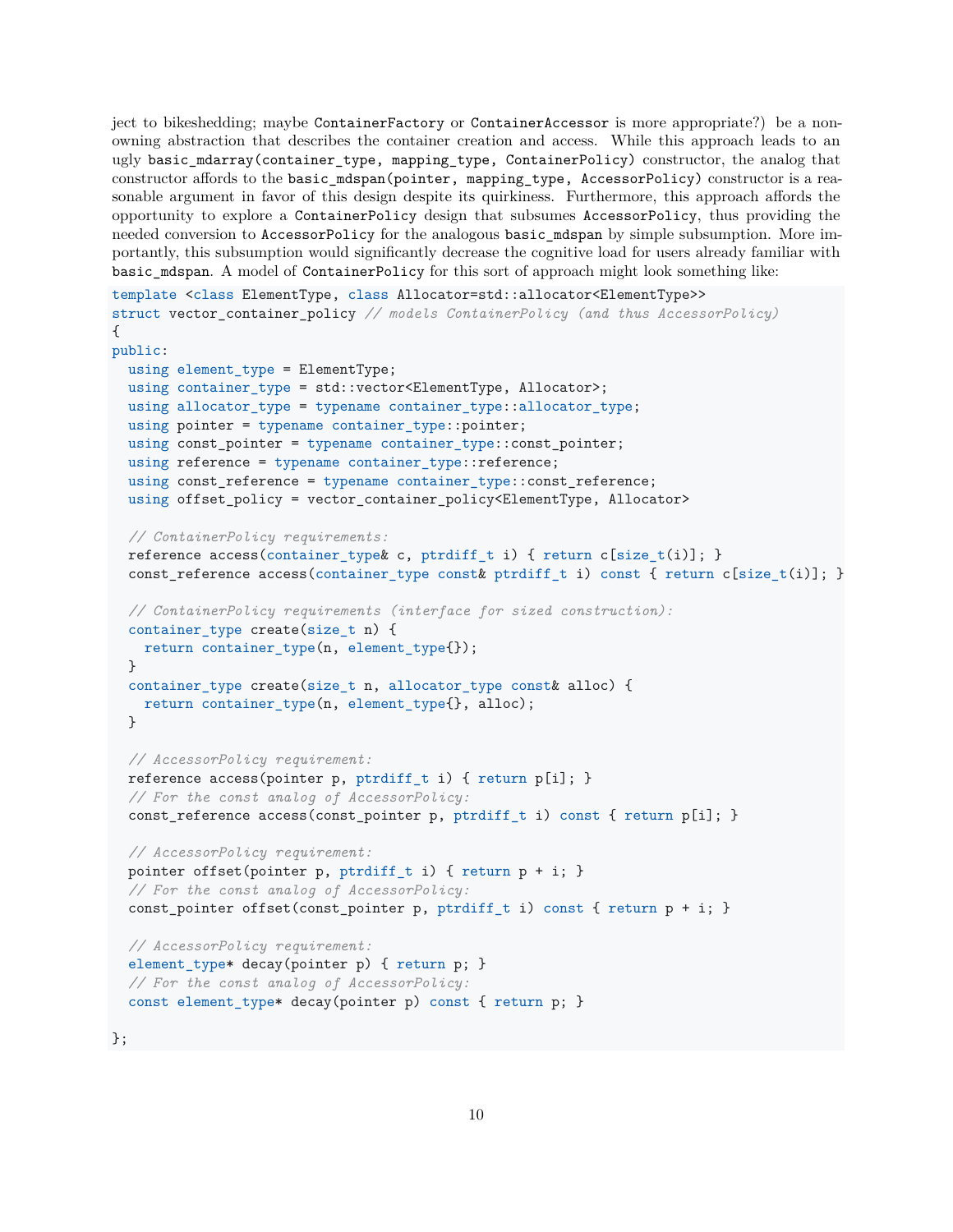The above sketch makes clear the biggest challenge with this approach: the mismatch in shallow versus deep constness in for an abstractions designed to support basic\_mdspan and basic\_mdarray, respectively. The ContainerPolicy concept thus requires additional const-qualified overloads of the basis operations. Moreover, while the ContainerPolicy itself can be obtained directly from the corresponding AccessorPolicy in the case of the non-const method for creating the corresponding basic\_mdspan (provisionally called view()), the const-qualified version needs to adapt the policy, since the nested types have the wrong names (e.g., const pointer should be named pointer from the perspective of the basic mdspan that the const-qualified view() needs to return). This could be fixed without too much mess using an adapter (that does not need to be part of the specification):

```
template <ContainerPolicy P>
class __const_accessor_policy_adapter { // models AccessorPolicy
public:
  using element_type = add_const_t<typename P::element_type>;
  using pointer = typename P::const_pointer;
  using reference = typename P:: const_reference;
  using offset_policy = __const_accessor_policy_adapter<typename P::offset_policy>;
  reference access(pointer p, ptrdiff_t i) { return acc_.access(p, i); }
  pointer offset(pointer p, ptrdiff_t i) { return acc_.offset(p, i); }
  element_type* decay(pointer p) { return acc_.decay(p); }
private:
  [[no_unique_address]] add_const_t<P> acc_;
};
```
We feel that this approach provides the best balance of cognitive load and flexibility for designs that meet the requirements of this customization point for basic\_mdarray. Because of this and the other arguments discussed above, we have decided to proceed with this design for ContainerPolicy at this point.

## <span id="page-10-0"></span>**3 Synopsis**

In the interest of promoting further discussion in design review, a synopsis of the final basic\_mdarray class template is included here. Much of the design is identical or analogous to basic\_mdspan, with most of the important differences already discussed above.

```
template<class ElementType, class Extents, class LayoutPolicy, class ContainerPolicy>
class basic_mdarray {
public:
```

```
// Domain and codomain types (also in basic_mdspan)
using extents_type = Extents;
using layout_type = LayoutPolicy;
using mapping_type = typename layout_type::template mapping_type<extents_type>;
using element_type = typename container_policy::element_type;
using value_type = remove_cv_t<element_type>;
using index_type = putdiff_t;using difference_type = ptrdiff_t;
using pointer = typename container_policy::pointer;
using reference = typename container_policy::reference;
```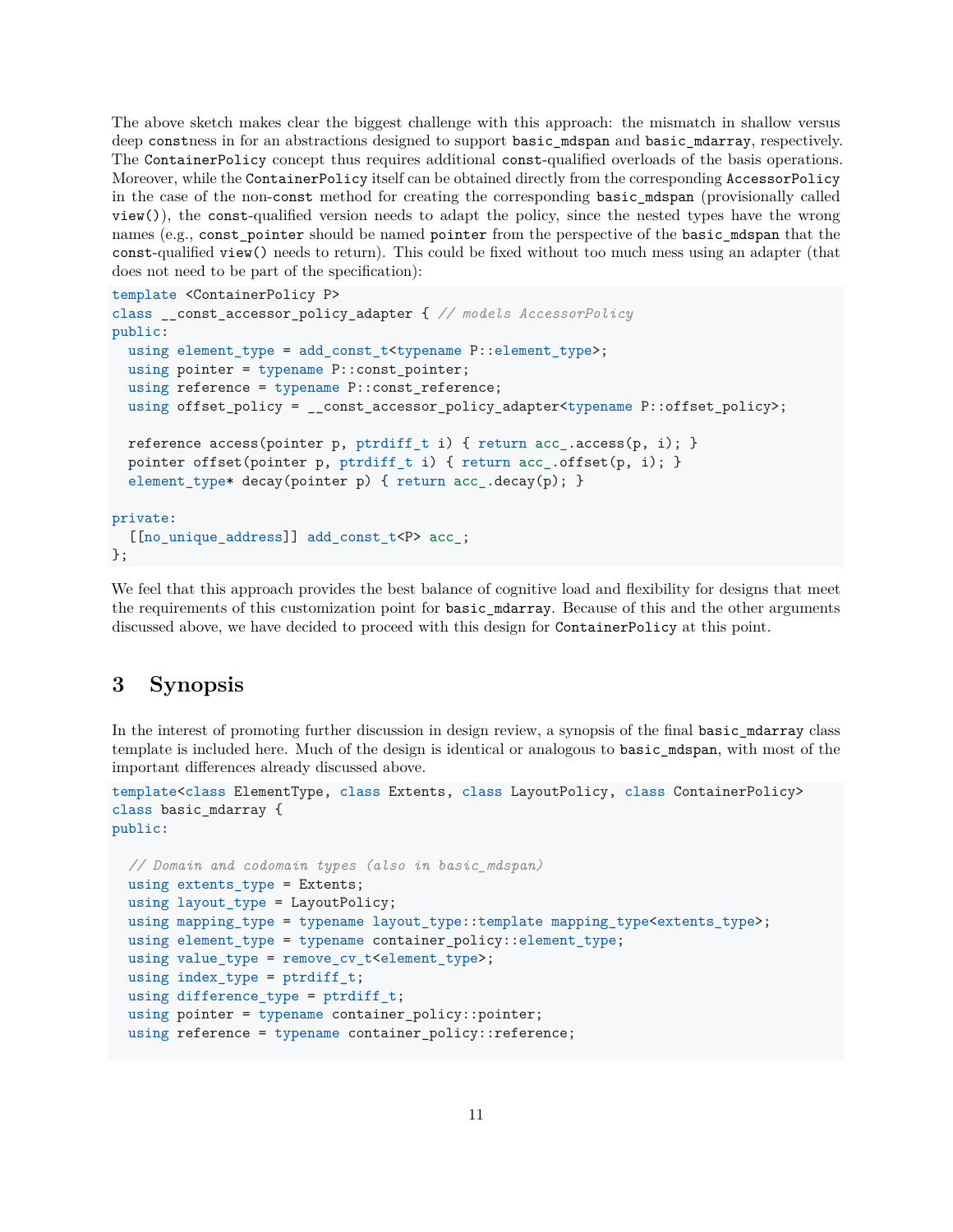```
// Domain and codomain types (unique to basic_mdarray)
using container_policy_type = ContainerPolicy;
using container_type = typename container_policy_type::container_type;
using const pointer = typename container policy type::const pointer;
using const_reference = typename container_policy_type::const_reference;
using view_type =
  basic_mdspan<element_type, extents_type, layout_type, ContainerPolicy>;
using const view type =basic_mdspan<const element_type, extents_type, layout_type, see-below >;
// basic_array constructors, assignment, and destructor
constexpr basic_mdarray() noexcept = default;
constexpr basic_mdarray(const basic_mdarray&) noexcept = default;
constexpr basic_mdarray(basic_mdarray&&) noexcept = default;
template<class... IndexType>
  explicit constexpr basic_mdarray(IndexType... dynamic_extents);
explicit constexpr basic_mdarray(const mapping_type& m);
constexpr basic_mdarray(const mapping_type& m, const container_policy_type& p);
template<class ET, class Exts, class LP, class CP>
  constexpr basic_mdarray(const basic_mdarray<ET, Exts, LP, CP>& other);
template<class ET, class Exts, class LP, class CP>
  constexpr basic_mdarray(basic_mdarray<ET, Exts, LP, CP>&& other);
~basic_mdarray() = default;
constexpr basic mdarray& operator=(const basic mdarray&) noexcept = default;
constexpr basic_mdarray& operator=(basic_mdarray&&) noexcept = default;
template<class ET, class Exts, class LP, class CP>
  constexpr basic_mdarray& operator=(const basic_mdarray<ET, Exts, LP, CP>&) noexcept;
template<class ET, class Exts, class LP, class CP>
  constexpr basic_mdarray& operator=(basic_mdarray<ET, Exts, LP, CP>&&) noexcept;
// basic_mdarray mapping domain multidimensional index to access codomain
// element (also in basic_mdspan)
constexpr reference operator[](index_type);
constexpr const_reference operator[](index_type) const;
template<class... IndexType>
  constexpr reference operator()(IndexType... indices);
template<class... IndexType>
  constexpr const_reference operator()(IndexType... indices) const;
template<class IndexType, size_t N>
  constexpr reference operator()(const array<IndexType, N>& indices);
template<class IndexType, size_t N>
  constexpr const reference operator()(const array<IndexType, N>& indices) const;
// basic_mdarray observers of the domain multidimensional index space
// (also in basic_mdspan)
static constexpr int rank() noexcept;
static constexpr int rank_dynamic() noexcept;
static constexpr index_type static_extent(size_t) noexcept;
constexpr extents_type extents() const noexcept;
```

```
12
```